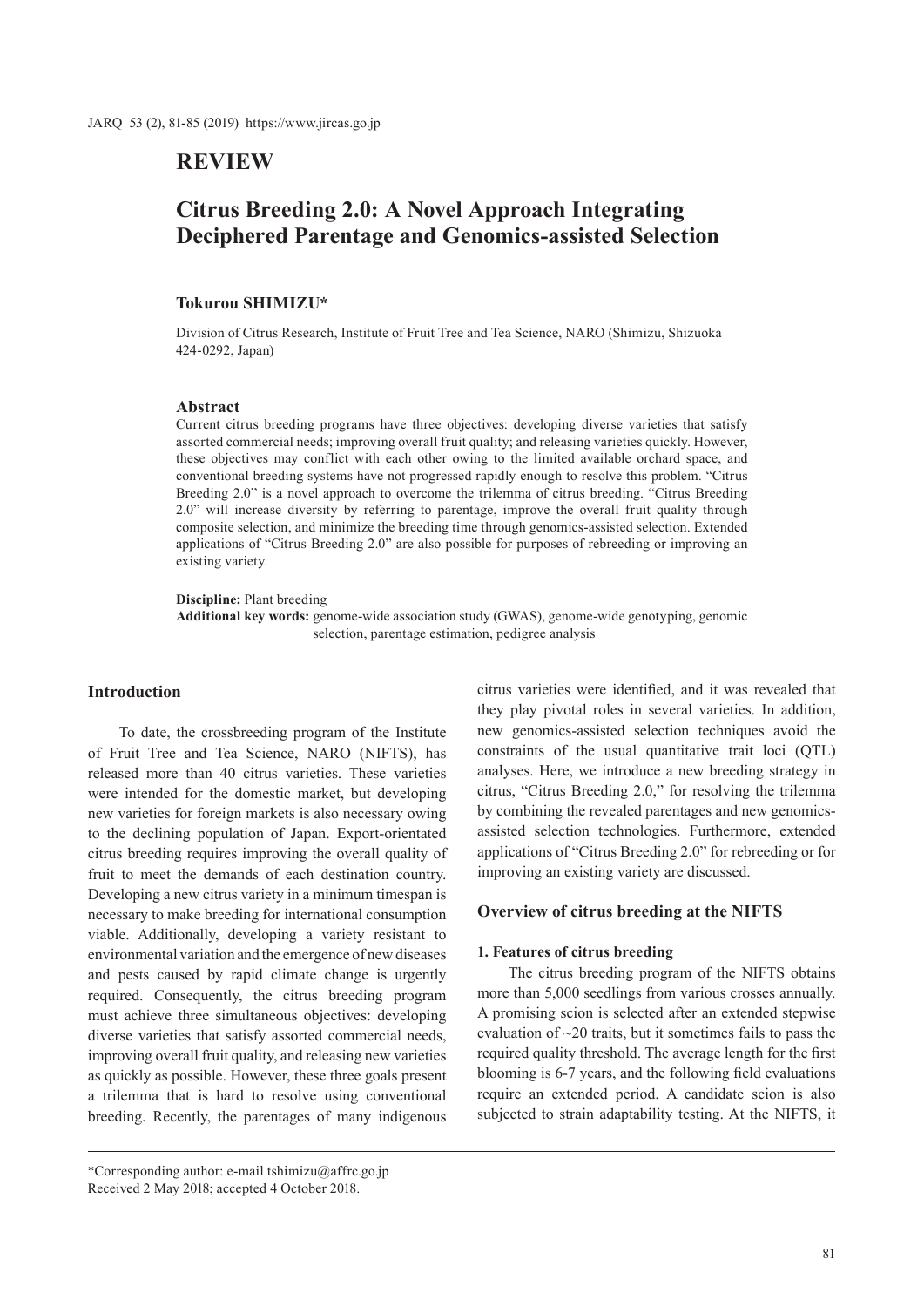took an average of 22.8 years (11-38 years) for 36 diploid hybrid varieties that were crossed from 1946 to 1998 to go from pollination to the official naming registration or variety registration ('Tsunonozomi' and 'Aurastar'). The selected scions were propagated by grafting and then supplied to nursery growers.

#### **2. Constraints on current citrus breeding**

The genus *Citrus* consists of more than 150 accessions that show large variations. The genomes of many indigenous varieties are highly heterozygous (Shimizu et al. 2016a), which contributes to enlarge the variation, even in small populations. However, the large tree size restricts the number of trees that can be planted per acre. Due to the fact that most fruit traits are quantitative and that citrus trees set fruit annually, repeating an evaluation over several years is mandatory to increase the accuracy of the evaluation. These constraints extend the time for trait evaluation required by a QTL analysis and make it difficult to verify the effects of detected QTLs in other crosses.

## **Trilemma in citrus breeding**

#### **1. Increasing fruit trait variation**

A few elite citrus varieties, such as Satsuma, sweet orange, hassaku and Kiyomi, have frequently been used as breeding parents (Table 1). In particular, Kiyomi is used as a parent in 16 varieties because of its sweet orange-like aroma, monoembryonic nature, and improved peelability compared with sweet orange. As a result, considerable numbers of varieties developed from Kiyomi tend to show similar characteristics. Other citrus varieties, such as lemon, hyuganatsu, Kishu, and natsudaidai, have been

| we as a requested of various about in the citrus securing program at the third s |                             |                              |                                   |
|----------------------------------------------------------------------------------|-----------------------------|------------------------------|-----------------------------------|
| Parental varieties                                                               | As a parent<br>of varieties | As a parent<br>of selections | Scientific name                   |
| Satsuma                                                                          | 7                           | $\overline{4}$               | C. unshiu Marc.                   |
| Ponkan                                                                           | 6                           | $\theta$                     | C. reticulata Blanco              |
| Hassaku                                                                          | 4                           | 1                            | C. hassaku hort. ex Tanaka        |
| Hirado buntan                                                                    | 4                           | $\theta$                     | C. maxima Merr.                   |
| Sweet orange                                                                     | 3                           | $\overline{4}$               | C. sinensis (L.) Osbeck           |
| Clementine                                                                       | $\overline{2}$              | $\Omega$                     | C. clementina hort. ex Tanaka     |
| Mato buntan                                                                      | 2                           | $\Omega$                     | C. maxima Merr.                   |
| Tanikawa buntan                                                                  | 1                           | $\overline{0}$               | C. maxima Merr.                   |
| Banpeiyu                                                                         | 1                           | $\theta$                     | C. maxima Merr.                   |
| Kishu                                                                            | 1                           | $\Omega$                     | C. kinokuni hort. ex Tanaka       |
| Natsudaidai                                                                      | 1                           | $\theta$                     | C. natsudaidai Hayata             |
| Lemon                                                                            | 1                           | $\theta$                     | C. limon (L.) Burm. f.            |
| Hyuganatsu                                                                       | 1                           | $\theta$                     | C. tamurana hort. ex Tanaka       |
| Iyo                                                                              | $\Omega$                    | 1                            | C. iyo hort. ex Tanaka            |
| Trifoliate orange                                                                | $\Omega$                    | 1                            | Poncirus trifoliata L.            |
| Kiyomi                                                                           | 10                          | 6                            | Satsuma $\times$ Sweet orange     |
| Encore                                                                           | 6                           | 3                            | King $\times$ Willowleaf mandarin |
| Harumi                                                                           | $\overline{c}$              | $\mathbf{0}$                 | Kiyomi × Ponkan                   |
| Murcott                                                                          | $\overline{2}$              | $\mathbf{0}$                 | $C.$ spp (hybrid?)                |
| Sweet spring                                                                     | $\theta$                    | 3                            | Satsuma × Hassaku                 |
| Yoko                                                                             | 1                           | $\Omega$                     | Kiyomi × Ponkan                   |
| Tsunonozomi                                                                      | 1                           | $\Omega$                     | Kiyomi × Encore                   |
| Awa orange                                                                       | 1                           | $\mathbf{0}$                 | Hyuganatsu × Sweet orange         |
| Kara                                                                             | 1                           | $\overline{0}$               | Satsuma $\times$ King mandarin    |
| Seminole                                                                         | 1                           | $\Omega$                     | Grapefruit $\times$ Dancy         |
| Minneola                                                                         | 1                           | $\theta$                     | Grapefruit $\times$ Dancy         |
| Page                                                                             | 1                           | $\theta$                     | Mineola $\times$ Clementine       |
| Wilking                                                                          | 1                           | $\Omega$                     | King $\times$ Willowleaf mandarin |
| Osceola                                                                          | $\theta$                    | 1                            | Clementine $\times$ Orland        |
| Hybrid selection                                                                 | 12                          |                              |                                   |

**Table 1. Frequencies of varieties used in the citrus breeding program at the NIFTS**

The list was compiled from the hybrid varieties and selections available at http://www.naro.affrc.go.jp/ nifts/kih/files/nifts\_hinshu\_ichiran.pdf.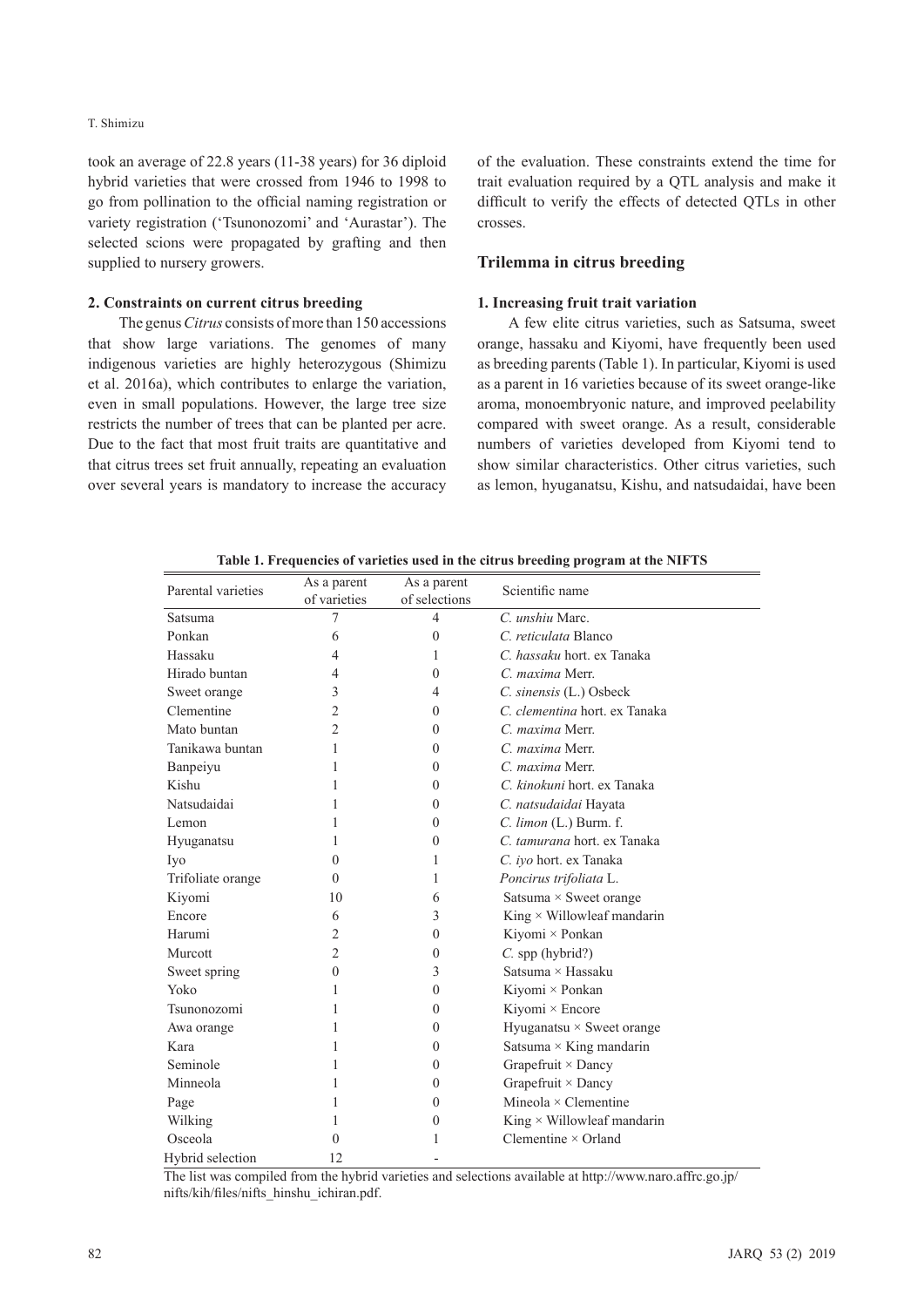used as parents to incorporate a novel characteristic into the new selection. These minor varieties are superior in aroma, acidity, or taste compared with other frequently used varieties, but their other traits are often insufficient to be used as a parent for breeding. Among these traits, fruit size strictly determines candidate selection, even though many mandarin varieties set small-sized fruits. Other inferior traits of those minor varieties such as higher acidity, less peelability, lower sugar content (Brix), or an undesirable taste or aroma, often hamper them in being used as a breeding parent. A method of segregating desirable novel traits in minor varieties from undesired traits will allow their use and increase diversity in new scions. Selecting a potential variety for this purpose is another essential point to consider.

#### **2. Improving overall fruit quality**

Marker-assisted selection (MAS), for which a DNA marker linked to a quantitative trait is used, is a valid method for selecting a candidate. Increasing the number of selectable traits by MAS contributes to the improvement of overall fruit quality. Owing to the long juvenile period of citrus, performing MAS at the young seedling stage will result in a drastic decrease in the cost of breeding (Shimizu 2018). The current citrus breeding program at the NIFTS provides ~1,000 seedlings annually for grafting at the orchard, which represents the actual scale of breeding. Most fruit-related characteristics are quantitative traits, and QTL analyses have been conducted to identify loci that influence a particular trait. QTL analyses strongly rely on the quality of data with regards to the trait of interest; however, the environment often affects specific traits. Annual evaluations of the same genotype, identification of other QTLs from other crosses, and verification of the availability of DNA markers linked to a QTL in various crosses are essential for increasing the availability of DNA markers for selection. However, these approaches often conflict with each other because of limited available orchard space. Consequently, a new approach is necessary that extends MAS for various traits.

#### **3. Demands for fast breeding**

Hybrid varieties with desired qualities have been developed after several generations. Stepwise selection is the usual process in many breeding programs, but it requires an extended period in citrus breeding. Using minor varieties to introduce novel traits is an attractive approach. However, it often requires excluding undesirable traits through consecutive crossing. For example, many citrus varieties are susceptible to a severe viral disease caused by citrus tristeza virus (CTV), which is common in Japan, and introducing CTV resistance to new hybrid varieties was requested to stabilize production. Among Rutaceae plants, trifoliate orange (*Poncirus trifoliate*) has strong and stable CTV resistance. It is a dominant trait controlled by a single gene (Gmitter et al. 1996). Ohta et al. (2011) developed DNA markers for its selection. However, the fruit of trifoliate orange is not edible, so it has been backcrossed with edible varieties. The CTVresistant hybrid varieties 'Aurastar', 'Nou No.7', and 'Nou No.8' were selected from a cross of 'H.FD-1', which was selected from hassaku and trifoliate orange 'Hiryu' cross. These three varieties are the F2 of trifoliate orange, but their fruit quality is not yet suitable for commercial production, and further backcrossing with edible varieties is required.

Fruit size is an important trait to consider through the selection. It is a typical quantitative trait that shows continuous distribution. Combrink et al. (2013) reported normal distributions of the height and width of fruit in six Kiyomi offspring populations crossed with different varieties. In their study, the medians for fruit size and shape were smaller than those of Kiyomi, but were close to those of varieties having smaller fruits. Combrink et al. (2015) also reported similar results for rind color. As many indigenous varieties set small-sized fruits compared with elite varieties, using these indigenous varieties for hybridization tends to result in smaller fruits on average, which decreases the possibility of obtaining candidates. This is a drawback when using non-elite indigenous varieties. Selecting multiple candidates from a single cross is mandatory for developing a wide range of variety in minimum time period, but the extended generation period conflicts with the time required for breeding, thus producing the trilemma of citrus breeding.

#### **Features and benefits of "Citrus Breeding 2.0"**

"Citrus Breeding 2.0" is an approach to increase the diversity of traits, improve the overall fruit quality by the composite selection of multiple traits, and minimize the time for selection through use of genomics-assisted selection.

## **1. Use of citrus genealogy to increase the diversity of fruit traits**

Shimizu et al. (2016b) investigated the parentage of 22 indigenous varieties and identified their seed or pollen parent. They also inferred the parentage of 45 varieties. A few citrus varieties, such as tachibana, kunenbo, yuzu, koji, Kishu, and kaikoukan, played pivotal roles in the development of diverse citrus varieties. Among the varieties, tachibana, which had been recognized as having a single genotype, was determined to have three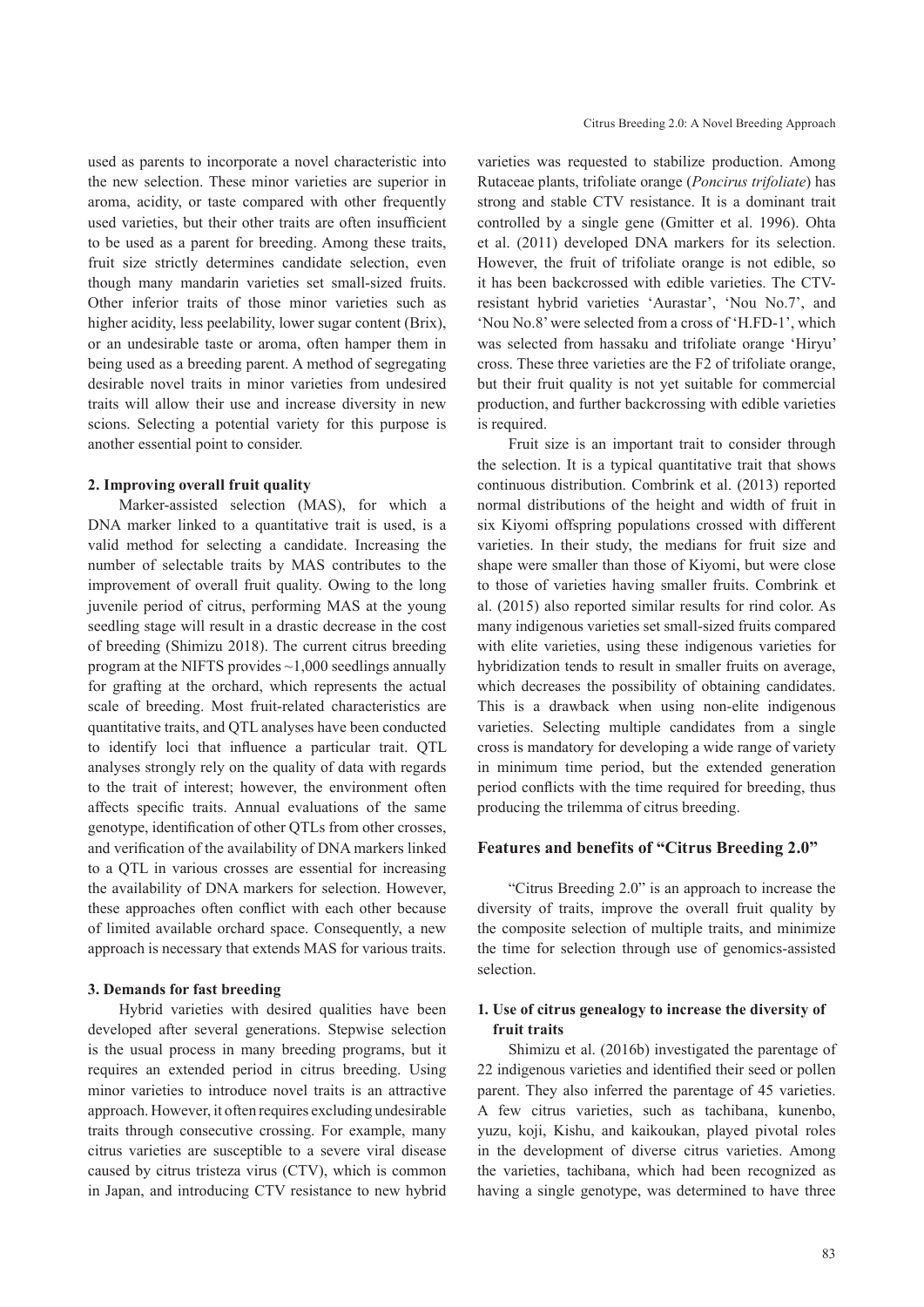#### T. Shimizu

different genotypes. Additionally, four varieties (hanayu, girimikan, hyuganatsu, and oogonkan) were the offspring of tachibana. The fruit traits of the four varieties were entirely different in fruit size, rind thickness, peelability, and color of rind or flesh from tachibana. Tachibana has not been used as a breeding parent because it produces small, seedy, acidic, and puffy rind fruit. However, the revealed parentage strongly suggests its potential as a parent for developing scions with unique features. Kunenbo was also identified as the parent of 16 varieties, including Satsuma, Yatsushiro, kabosu, hassaku, and kaikoukan, which demonstrated the importance of the development of modern citrus varieties. Additionally, Shimizu et al. confirmed using whole-genome sequencing analysis that Kishu is a parent of kunenbo (Shimizu et al. 2017). The fruit size of kunenbo is large enough as a parent, but it has an unpleasant smell and is hard to peel. Interestingly, most of its offspring do not inherit the smell or hard skin traits. This suggests the possibility of eliminating those undesirable traits by segregating them from the desirable traits.

## **2. Composite selection of overall fruit quality**

Genomic selection (GS) is a promising approach to predict a phenotypic value based on genome-wide genotype data and a prediction model (Iwata et al. 2016). In citrus, Minamikawa et al. (2017) developed GS models based on 111 citrus varieties and 676 individuals from 35 full-sibling families using both phenotypic data for 17 traits and genotypes of 1,841 single nucleotide polymorphism markers. They then demonstrated the ability of GS to predict those traits with high accuracy (Minamikawa et al. 2017). The prediction accuracy varied depending on the family and precision of the trait data. However, the developed GS model predicted with accuracy the fruit weight, even when the applied model was developed using insufficient data from large-sized varieties. This suggested the potential of GS for trait prediction even if the applied data set was small. The application of GS enables the selection of various fruit traits that was hard to achieve by conventional QTL analyses. Furthermore, it has the advantage of being able to select various traits using genotype datasets by changing the prediction model of GS. Minamikawa et al. (2017) also identified genomic regions that significantly correlated with 11 traits in a genome-wide association study (GWAS). The wide availability of QTLs detected by GWAS for a broad range of varieties benefits QTL analyses. Continuous identification of DNA markers by GWAS and studies verifying their performance are anticipated. GWAS estimates the effect of a particular genomic region that is associated with a trait, and it will

help develop DNA markers for selection (Oraguzie et al. 2007). By contrast, GS estimates the contribution of many loci that have very faint effects on a trait from genomewide genotype datasets. Consequently, using QTL-linked markers developed by GWAS in combination with GS would be optimum for selecting multiple traits in various crosses and will contribute to improving the overall fruit quality.

## **3. Fast breeding**

Estimating the best combination for a cross by referring to the parentages of known varieties and by selecting a promising scion that has novel traits from a single cross are keys to minimizing the breeding period. The probability of obtaining candidate scions depends on the number of seedlings available for MAS. The number of seedlings obtained from various crosses is greater than the number of seedlings that will be grafted at the orchard, and most of the seedlings will be discarded without evaluation. Therefore, conducting a composite selection on all seedlings before grafting and also using the selected seedlings for grafting will increase the probability of obtaining more candidates from the same acreage per generation. Although MAS does not alter the time for each generation, it will minimize the total breeding period by selecting a promising seedling from a single cross and will eliminate consecutive crosses. However, obtaining a genome-wide genotype dataset for GS is costly and determines the total cost. Applying a two-step selection that consists of MAS for all seedlings using small numbers of DNA markers that provide the primary candidates for subsequent evaluation by GS will minimize the cost. The choice of traits for the selection will also influence the cost and breeding efficiency. For example, Brix content is an essential selection trait, but a GWAS detected no obvious associated QTLs in citrus. However, a GS model predicted the Brix content with a moderate regression coefficient. The GWAS analysis have detected QTLs associated with several traits, such as FruH, ColorP, and ColorF (Minamikawa et al. 2017), and these will be useful for MAS performed in the initial selection. Applying known DNA markers during the initial selection will also be valuable.

## **Applications of "Citrus Breeding 2.0"**

"Citrus breeding 2.0" will also be useful for the rebreeding of an existing variety or altering a particular trait in an existing variety. "Mimic" breeding reproduces an existing variety by hybridization. It selects a seedling that has a genome composition that resembles that of a particular known variety from the cross of the parents